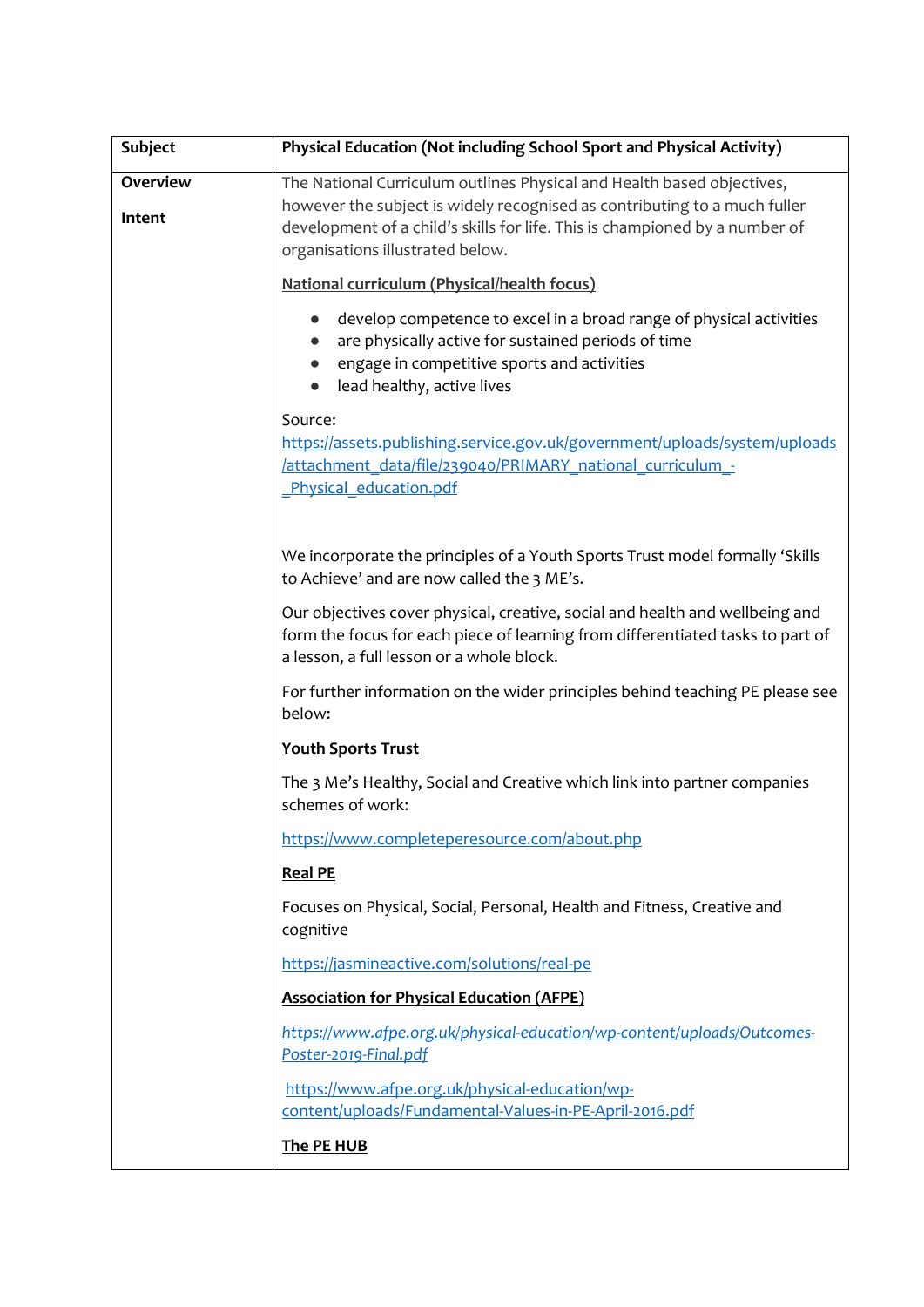|                           | https://thepehub.co.uk/                                                                                                                                                                                                                                                                                                                                                                                                                                                                                                                                                                                                                                                                                                                                                                                                                                                                                                                                                                                                                                                                                                                                                                                                                                                                                                                                                                                                                                                                                                                                                                                                                                                                                                                                                                                          |
|---------------------------|------------------------------------------------------------------------------------------------------------------------------------------------------------------------------------------------------------------------------------------------------------------------------------------------------------------------------------------------------------------------------------------------------------------------------------------------------------------------------------------------------------------------------------------------------------------------------------------------------------------------------------------------------------------------------------------------------------------------------------------------------------------------------------------------------------------------------------------------------------------------------------------------------------------------------------------------------------------------------------------------------------------------------------------------------------------------------------------------------------------------------------------------------------------------------------------------------------------------------------------------------------------------------------------------------------------------------------------------------------------------------------------------------------------------------------------------------------------------------------------------------------------------------------------------------------------------------------------------------------------------------------------------------------------------------------------------------------------------------------------------------------------------------------------------------------------|
| <b>Planning provision</b> | How are lessons, schemes of work, units sequenced to help make pupils                                                                                                                                                                                                                                                                                                                                                                                                                                                                                                                                                                                                                                                                                                                                                                                                                                                                                                                                                                                                                                                                                                                                                                                                                                                                                                                                                                                                                                                                                                                                                                                                                                                                                                                                            |
| Implementation            | progress?<br>We have a 2 year rolling programme of study offering a full breath of study<br>for each key stage. The skills developed are designed to be highly<br>transferable across the areas of study and into wider school life. To account<br>for the mixed age range of up to 4 year groups in one class and the<br>differentiation needs, pupils revisit and reinforce concepts throughout the<br>year focusing on physical skills, social skills, creative skills and health and                                                                                                                                                                                                                                                                                                                                                                                                                                                                                                                                                                                                                                                                                                                                                                                                                                                                                                                                                                                                                                                                                                                                                                                                                                                                                                                         |
|                           | wellbeing.                                                                                                                                                                                                                                                                                                                                                                                                                                                                                                                                                                                                                                                                                                                                                                                                                                                                                                                                                                                                                                                                                                                                                                                                                                                                                                                                                                                                                                                                                                                                                                                                                                                                                                                                                                                                       |
|                           | How is PE timetabled, delivered, staffed & resourced?                                                                                                                                                                                                                                                                                                                                                                                                                                                                                                                                                                                                                                                                                                                                                                                                                                                                                                                                                                                                                                                                                                                                                                                                                                                                                                                                                                                                                                                                                                                                                                                                                                                                                                                                                            |
|                           | PE is predominantly taught by class teachers and supported by<br>$\bullet$<br>teaching assistants. Some lessons will be 'team taught' alongside the<br>PE cluster coordinator as well as with external providers such as<br>Better Leisure's swimming coaches and the Helford River Children's<br>Sailing Trust.<br>Lessons and blocks of work are planned by each class teacher.<br>The student council and a pupil survey are used to gather thoughts<br>$\bullet$<br>from the pupils in their aspirations for learning. When new ideas are<br>raised the programme of study is adjusted and new equipment<br>ordered.<br>Pupils' progress is monitored weekly via formative assessment,<br>$\bullet$<br>guiding each week's planning needs specific to each class.<br>A variety of teaching techniques are used from fully teacher led to<br>$\bullet$<br>cover safety and technical components of tasks through to fully pupil<br>led activities to develop social and creative skills. Mini plenaries are<br>used to enable groups to share ideas and reflect before adapting<br>their plans.<br>Phrases and concepts are repeated across learning blocks to help<br>these skills transfer between areas of study.<br>Tasks are differentiated by task and outcome to enable all pupils to<br>$\bullet$<br>work at a suitable level of challenge to stimulate their interest and<br>engagement.<br>Joint planning with teaching assistants takes place for work with<br>specific groups.<br>Assessment is recorded when witnesses during any given block<br>formatively over the year give a summative end of year progress<br>indicator in line with schools 10 levels.<br>PE is valued as a tool for school wide improvement. Our School values<br>$\bullet$<br>are reinforced through PE and vice versa. |
| <b>Example of</b>         | How does PE build on prior knowledge & understanding?                                                                                                                                                                                                                                                                                                                                                                                                                                                                                                                                                                                                                                                                                                                                                                                                                                                                                                                                                                                                                                                                                                                                                                                                                                                                                                                                                                                                                                                                                                                                                                                                                                                                                                                                                            |
| sequence of<br>learning   | PE is taught each week to allow skills (physical, social, creative, health and<br>wellbeing) to be refined and developed over time.                                                                                                                                                                                                                                                                                                                                                                                                                                                                                                                                                                                                                                                                                                                                                                                                                                                                                                                                                                                                                                                                                                                                                                                                                                                                                                                                                                                                                                                                                                                                                                                                                                                                              |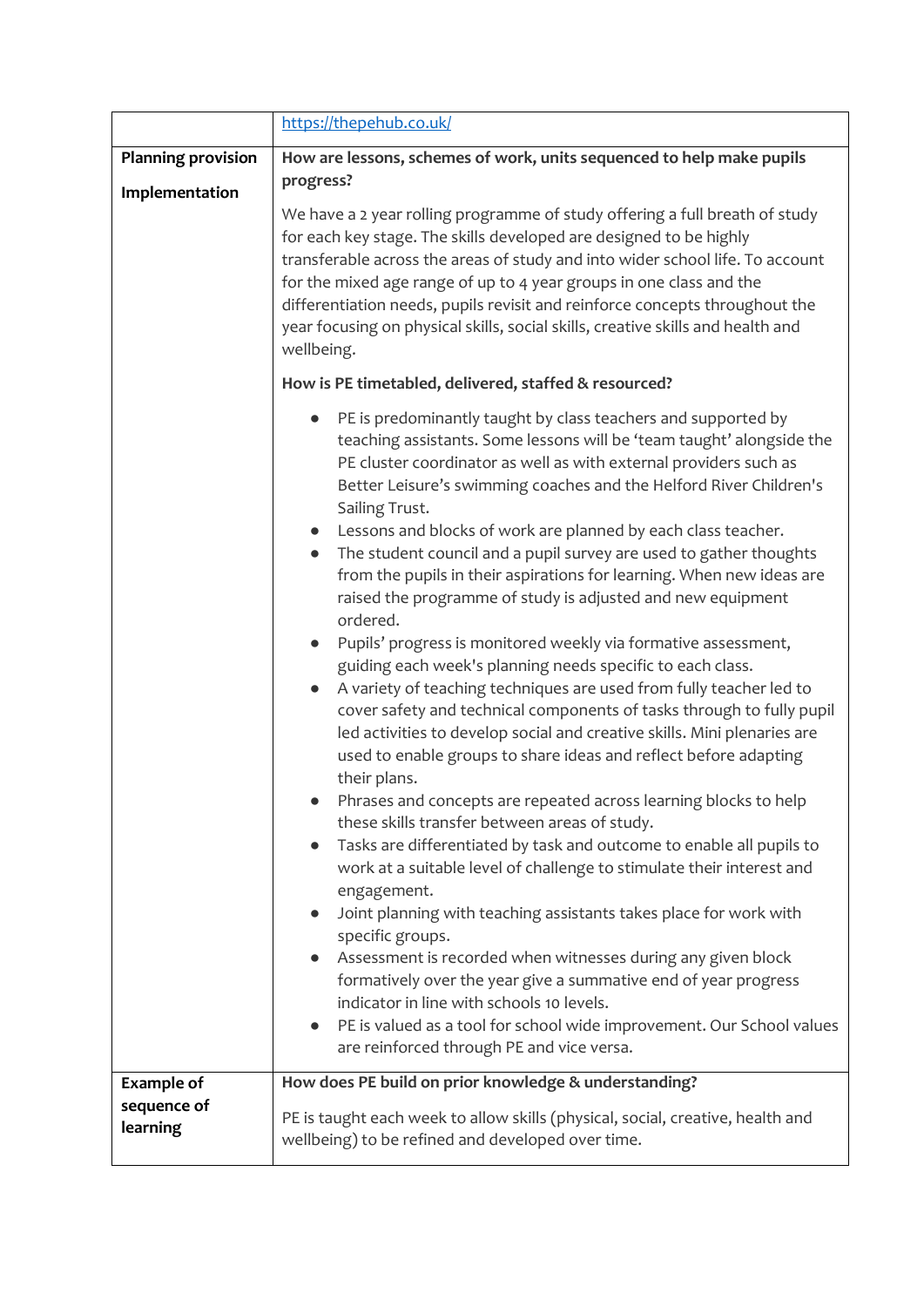|            | Lesson 1-.                                                                                                                                                                                                                                                                                                                                                                                                                                                                                                                                                                                                                                                              |
|------------|-------------------------------------------------------------------------------------------------------------------------------------------------------------------------------------------------------------------------------------------------------------------------------------------------------------------------------------------------------------------------------------------------------------------------------------------------------------------------------------------------------------------------------------------------------------------------------------------------------------------------------------------------------------------------|
|            | Pupil led warm up (creativity) knowledge check for movements<br>1.<br>relevant to given activity<br>Equipment familiarisation, coordination skills (progressions: personal<br>2.<br>best unpressured, time pressured, against opponent)<br>Group work in small ratios between 2 and 6 (Social skills focus to<br>3.<br>working together, tolerance, patience, empathy, resilience)<br>4. Competition (applying the 'rules and strategies' of the game)<br>Plenaries and feedback throughout each phase                                                                                                                                                                  |
|            | Lesson 2                                                                                                                                                                                                                                                                                                                                                                                                                                                                                                                                                                                                                                                                |
|            | Develop routine and expectations for how to prepare for physical<br>1.<br>activity leading others in a warm up<br>Review technical aspects for fine/gross skills then apply in practice<br>2.<br>Allow small groups of pupils to design games using the technical skills<br>3.<br>(social/creativity focus). Review how to work together and resolve<br>problems.                                                                                                                                                                                                                                                                                                       |
|            | Lesson 3                                                                                                                                                                                                                                                                                                                                                                                                                                                                                                                                                                                                                                                                |
|            | How to be the leader giving a warm up.<br>1.<br>Opponent and time based pressure for skills practice applied to<br>2.<br>specific components of the game.<br>Matches reviewing key fielding elements to team member's<br>3.<br>strengths.                                                                                                                                                                                                                                                                                                                                                                                                                               |
|            | Lesson 4                                                                                                                                                                                                                                                                                                                                                                                                                                                                                                                                                                                                                                                                |
|            | High quality pupil led warm up in groups<br>1.<br>Competition 1<br>2.<br>Review<br>3.<br>Competition 2 (adapted rules)<br>Review<br>5.                                                                                                                                                                                                                                                                                                                                                                                                                                                                                                                                  |
| Assessment | NATIONAL CURRICULUM: PHYSICAL EDUCATION Analysis of Progression                                                                                                                                                                                                                                                                                                                                                                                                                                                                                                                                                                                                         |
| Impact     | across the Key Stages<br>The following table details the requirements of the National Curriculum as<br>well as the progression in learning across the Key Stages under key headings<br>identified within the new curriculum. The Key Stage statements of 'what<br>children should achieve' at each Key Stage are shown in black. Reference to<br>'what pupils should be taught' is shown in red. As can be seen from the table,<br>progression is more evident in some areas than in others. Teachers are<br>encouraged to consider how any 'gaps' in progression might be addressed<br>within their PE curricula to try to achieve as much coherence and continuity in |